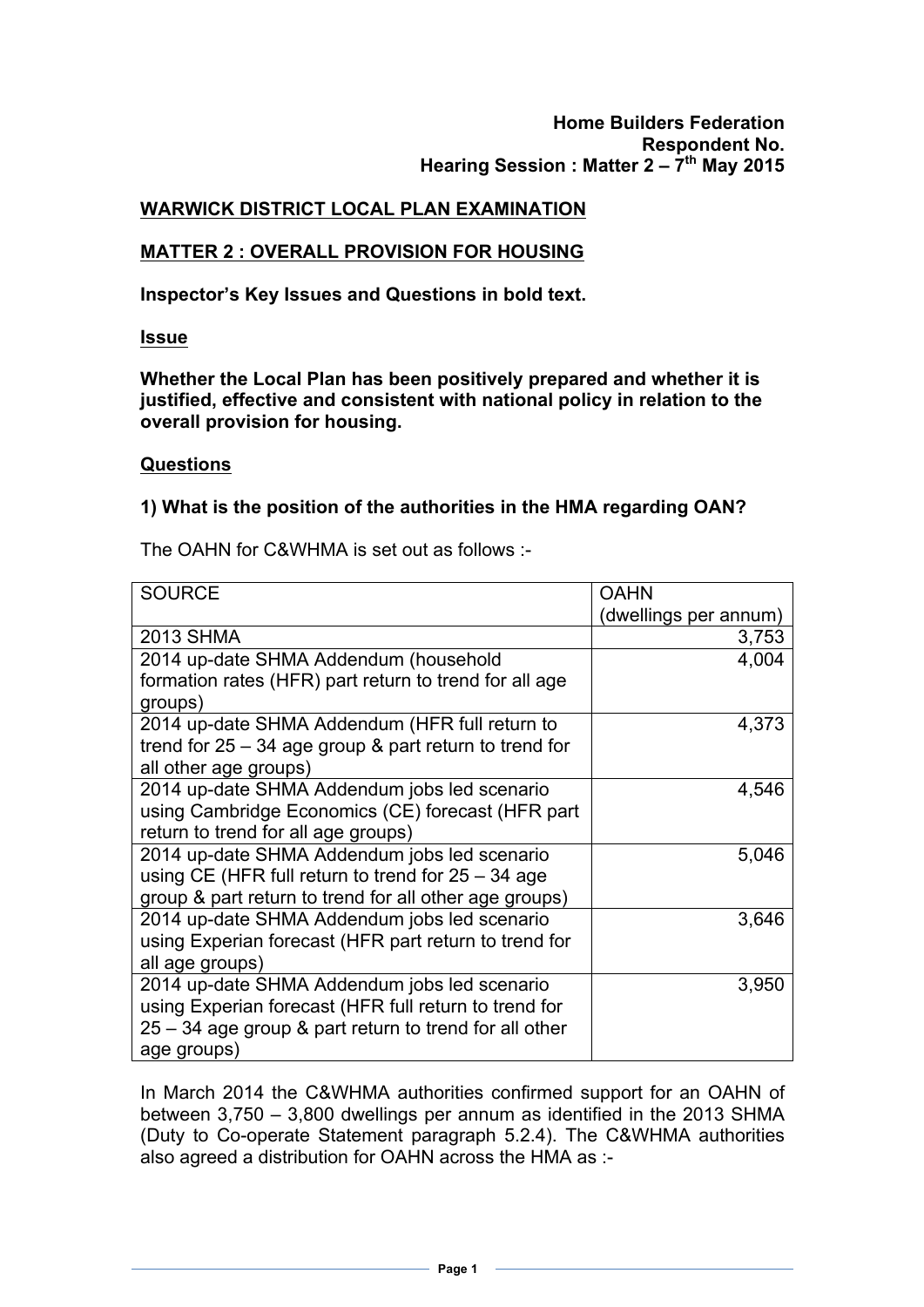| <b>C&amp;WHMA AUTHORITY</b> | <b>DISTRIBUTION OF OAHN</b><br>(dwellings per annum) |
|-----------------------------|------------------------------------------------------|
| Coventry                    | 1,180                                                |
| North Warwickshire          | 175                                                  |
| Nuneaton & Bedworth         | 495                                                  |
| Rugby                       | 660                                                  |
| Stratford upon Avon         | 540                                                  |
| Warwick                     | 720                                                  |
| TOTAL                       |                                                      |

In November 2014 the C&WHMA authorities agreed a higher OAHN of 4,004 dwellings per annum as identified in the 2014 up-dated SHMA Addendum based on HFR part return to trend for all age groups scenario (Duty to Cooperate Statement paragraph 5.2.8). However the re-distribution of this higher OAHN across the HMA was not agreed. The previously agreed distribution was proposed as a starting point but 234 dwellings per annum were left undistributed.

The agreed distribution also assumed that Coventry City Council would accommodate its apportioned distribution of 1,180 dwellings per annum within its own administrative boundary, which at this time remains unproven. The proposed distribution also assumes that authorities such as Rugby and Nuneaton & Bedworth would undertake reviews of existing adopted plans which have lower housing provision target figures. It is also noted that until 1st December 2014 the submitted Local Plan for Stratford upon Avon was not meeting its apportioned distribution of OAHN as agreed.

# **2) What do population and household projections indicate?**

The 2012 based SNPP show projected population growth of 7,165 per annum across the C&WHMA.

### *3)* **How do the recently published 2012-based household projections affect the situation?**

In the Council's Report "*2012 Household Projections Up-date*", the 2012 based household projections are converted into dwellings by the application of a vacancy rate. This calculation equates to 4,100 dwellings per annum for the C&WHMA, which is higher than the proposed OAHN of only 4004 dwellings per annum.

The NPPG confirms that the official 2012 based household projections published on  $27<sup>th</sup>$  February 2015 represent the most up to date estimate of future household growth (ID 2a-016-20150227) which is the starting point for OAHN (ID 2a-015-20140306).

### **4) Does the Coventry and Warwickshire Joint SHMA 2013 and Addendum of 2014 provide a robust evidence base for OAN in the HMA and individual authorities? What factors were taken into account and is the methodology appropriate?**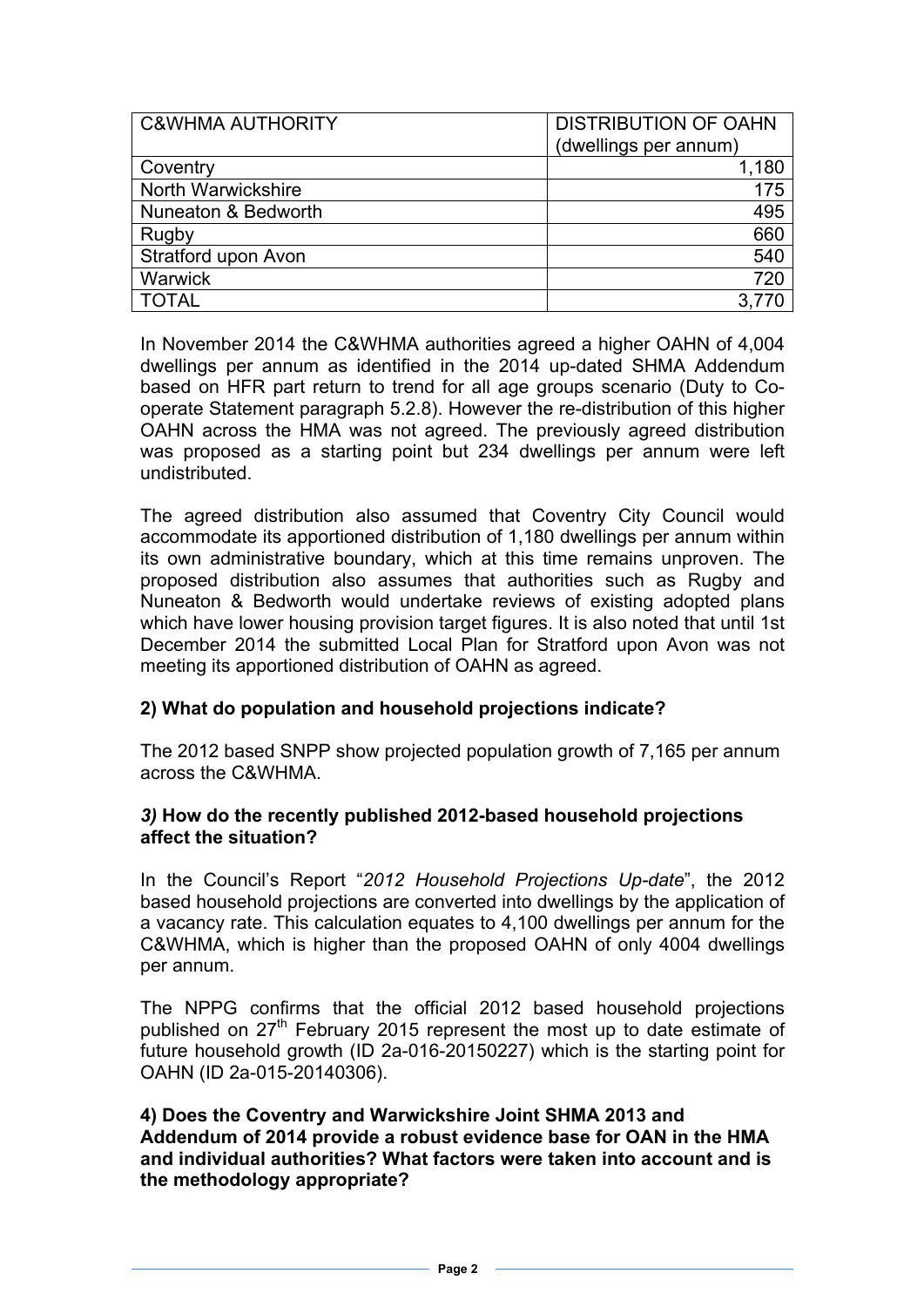The 2013 SHMA and 2014 up-date SHMA Addendum methodology is reasonably aligned with advice contained within the NPPG and PAS "Objectively Assessed Need & Housing Targets" Technical Advice Note dated June 2014.

However there is disagreement over the use of assumptions relating to migration, household formation rates (HFR) and the lack of any upward adjustments for economic growth, market signals and affordability as set out in answers to Questions 5 – 9 below.

#### **5) What are the assumptions in terms of population change, migration, household size and household formation rates? Are these justified?**

It is noted that the 2013 SHMA and 2014 up-date SHMA Addendum are based upon 5 year migration trends. Whilst the alternative OAHN prepared by Barton Wilmore on behalf of a consortium of house builders illustrates that a 10 year migration trend is higher.

It is interesting to note that in recent evidence prepared by Neil McDonald of Cambridge Centre for Housing & Planning Research (CCHPR) acting on behalf of Stroud District Council submitted that "*The case for adjusting the population projections to reflect 10-migration flows within the UK is based on the ONS's 2012-based projections (2012 SNPP) having taken 2007-12 as their trend period, a period that included the deepest and longest recession*  for more than a generation. During this period in many areas flows were *significantly different from the preceding 5-year period: for 60% of authorities the net flow in 2007-12 was more than 50% larger or smaller than in the period 2002-07. This would suggest that using that period as the trend period is likely to result in population projections that are either too high or too low (paragraph 2.2 of Response to Inspector's Initial View REX B17). The case for adjusting the 2012 SNPP to reflect longer term migration patterns has recently been strengthened by the London Plan Inspector accepting the GLA's proposal based on migration patterns partially returning to previous trends1. (This would have an effect similar to basing migration flows on 10-year averages as those averages would be part-way between the pre-recession levels and the levels during 2007-12). The effect is that the draft London Plan is based on a net outflow over the period 2012-37 that is 380,000 larger than that suggested by the 2012 SNPP. Unless local authorities outside London make complementary adjustments no one will be planning to house those people (paragraph 2.3). London Plan Inspector's Report on the Examination in Public into the Further Alterations to the London Plan, 18 November 2014".* It is not unreasonable to assume that some of this unmet need will be attracted to the West Midlands in particular the Greater Birmingham HMA and the C&WHMA especially given the existing train commuting times of less than 1 hour 30 minutes and the Government's proposals for High Speed 2 (HS2). 

It is acknowledged that household projections are only projections of past trends and not forecasts as such these projections reflect past influences on household formation. Housing shortages over the last two decades, and poor housing affordability, have restricted the ability of many young people to form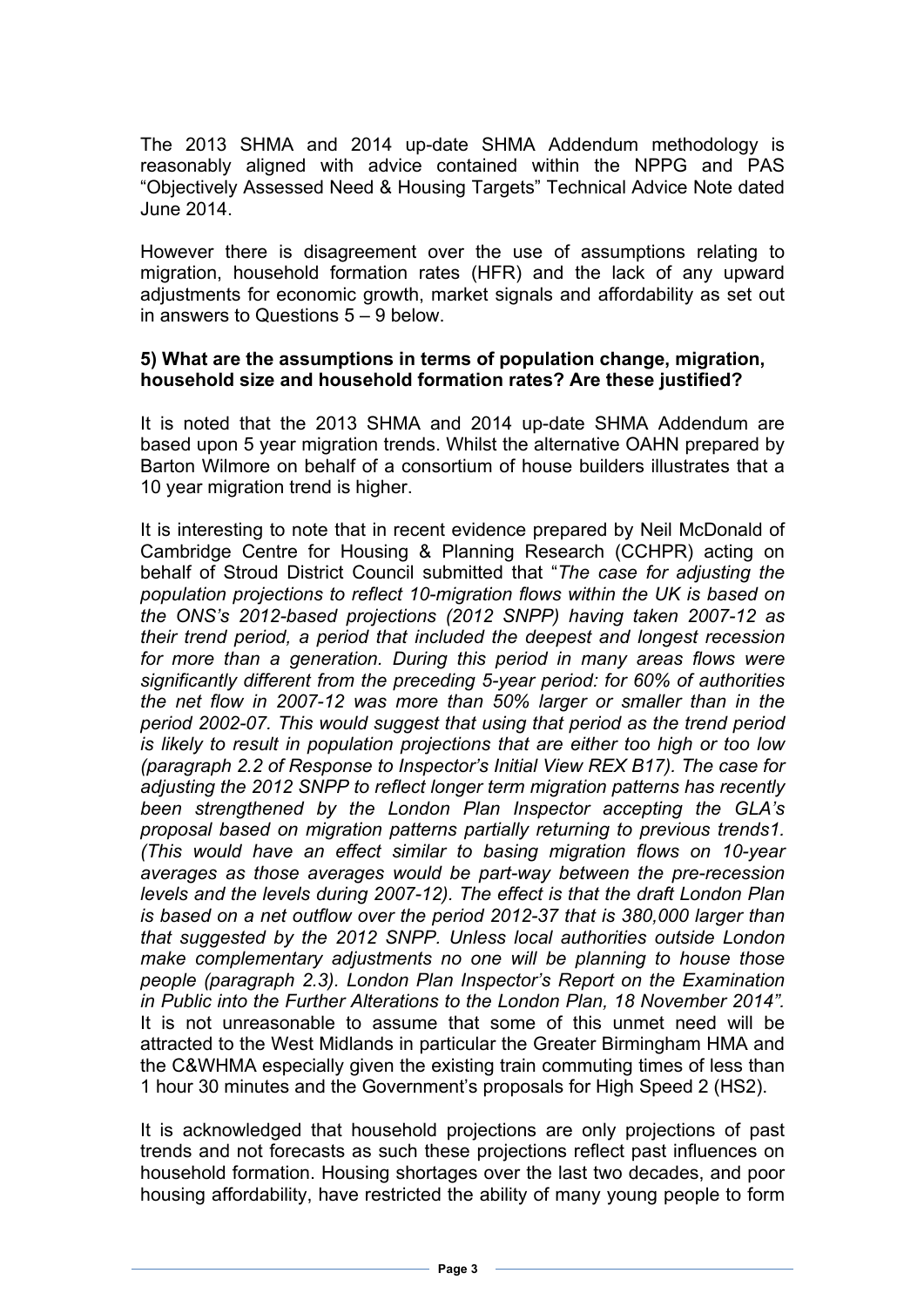independent households. Therefore such projections under-estimate future requirements by building into future housing provision the adverse impacts on household formation of past undersupply and very weak economic and market conditions between 2008 and 2012. So it is argued that 2011 and 2012 based projections reflect recessionary trends whilst 2008 based projections are pre-recessionary. Therefore it is inherent that in any partial return to trend scenario adverse recessionary effects such as concealed households will still persist at the end of the plan period.

The 2014 up-date SHMA Addendum models two alternative assumptions on HFR. These are :-

- part return to trend for all age groups which assumes HFR are somewhere between the rates of 2011 and 2008 based household projections (4,004 dwellings per annum) ;
- improved HFR aged  $25 34$  which assumes for the  $25 34$  age group a full return to 2008 based household projections over 2011 – 2031. All other age groups are assumed a part return to trend as defined above (4,373 dwellings per annum).

The criticism of projecting forward recessionary trends applies to the demographic projection of part return to trend for all age groups chosen by the C&WHMA authorities as its OAHN for the HMA in preference to the improved HFR aged 25 – 34 scenario.

### **6) How has the issue of unattributable population change been dealt with and is this justified?**

Unattributable population change (UPC) has been excluded from the calculation of OAHN. Such an approach accords with the recommendations of the ONS Consultation 2012-based SHPP for England Report on UPC dated 20<sup>th</sup> January 2014.

### **7) What are the assumptions regarding economic/employment growth and are these justified?**

The preferred OAHN of 4,004 dwellings per annum chosen by the C&WHMA authorities will not satisfy the economic and employment growth shown in the jobs led scenarios based on Cambridge Economics forecasts (see Table in answer to Question 1). This is a serious flaw as it undermines the Coventry & Warwickshire Local Enterprise Partnership (LEP) Strategic Economic Plan (SEP). It should also be noted that the OAHN set out in the 2014 update SHMA Addendum jobs led scenarios based on Cambridge Economics forecasts is a conservative estimates of economic growth and is not fully representative of the 94,500 jobs growth proposed in the Coventry & Warwickshire LEP SEP.

Indeed this issue of not meeting economic growth and aligning housing requirements accordingly is highlighted in the Stratford upon Avon Local Plan Examination Inspector's Interim Conclusions dated 18<sup>th</sup> March 2015. The Inspector states "*there remains a case for considering an uplift to housing*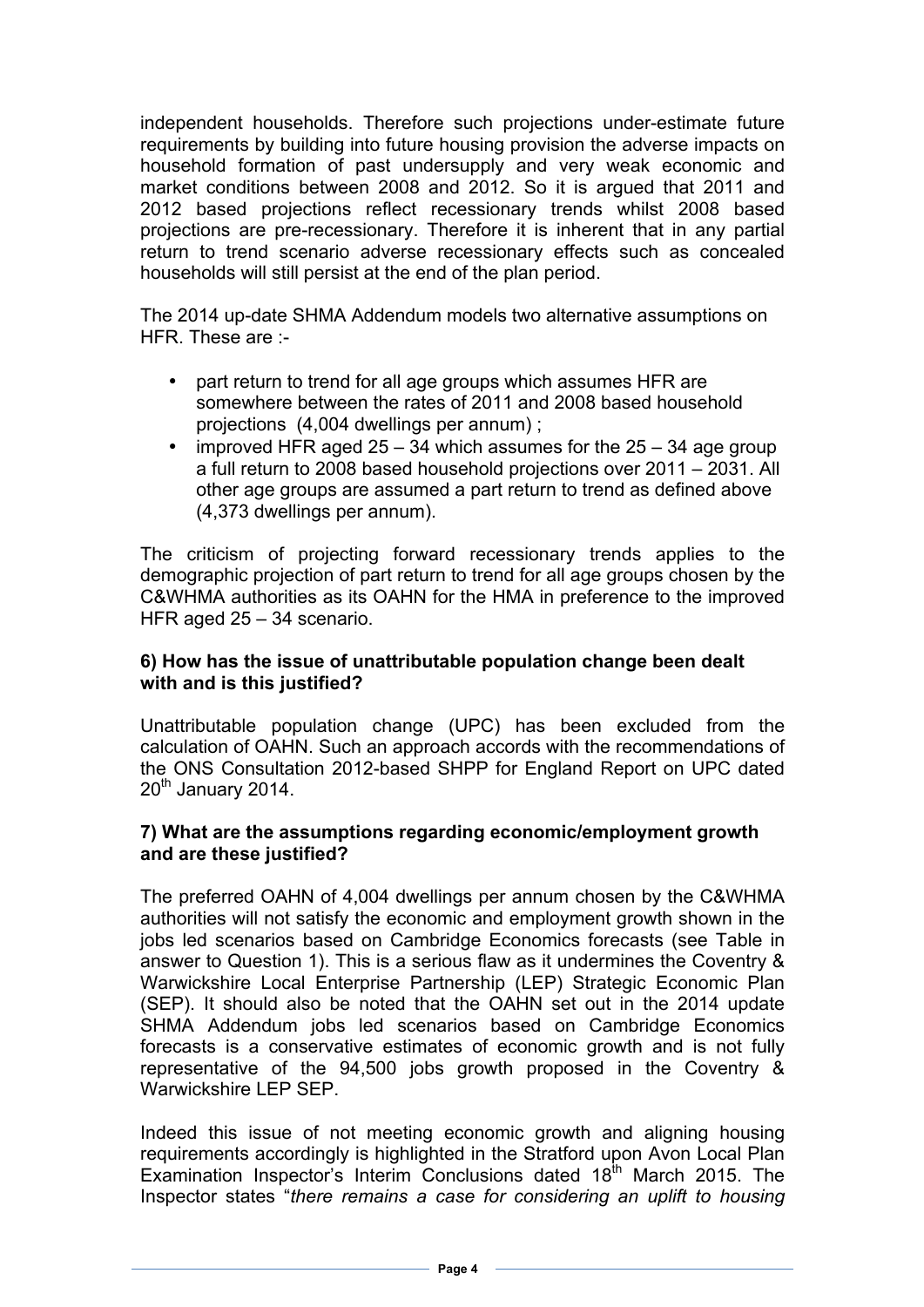*numbers in order to support economic growth*" (paragraph 27). The labour force adjustments in the assessment are not justified and fail to demonstrate an adequate labour force supply will be available to meet projected jobs growth. The Inspector concludes that "*the demographic led projection is inadequate to meet future changes in the District's labour market … job growth …is likely to exceed labour supply … the housing figure is not aligned to employment growth … the Council appears to be planning for a situation in which a key part of its labour force cannot live in the District"* (paragraph 43).

The disregard of the jobs led scenarios for OAHN of 4,546 and 5,046 dwellings per annum is not justified especially given that in the Full Council & Executive Meeting Report dated 23rd April 2014 paragraph 8.10.2 Warwick District Council commits to "*ensuring alignment with the SEP*". This commitment is repeated in Policy DS20 of the Local Plan.

### **8) How have market signals and affordable housing needs been taken into account?**

There is no upward adjustment for market signals. Although the modelling of full return to trend of HFR for age group 25 – 34 is a recognition of difficulties faced by younger people in forming their own households this adjustment is not part of the OAHN of 4,004 dwelling per annum preferred by the C&WHMA authorities.

The main justification for the rejection of any upward adjustment above demographic projections is that local market signals mirror national trends. However this is not a satisfactory justification. It is acknowledged by all political parties that there is a national housing shortage. The response of the C&WHMA authorities to the Governments overall growth agenda and in particular the NPPF requirement "to boost significantly the supply of housing" (paragraph 47) is overly cautious rather than positive.

## **9) What effect have all of these factors had on the figures for OAN in individual authorities and the HMA as a whole? i.e. how have household/population projections been adjusted?**

In the OAHN for the HMA as proposed by the C&WHMA authorities factors associated with economic growth, market signals and affordability have had no effect. The preferred OAHN of 4,004 dwellings per annum for the HMA is assessed exclusively on a recessionary based demographic projection. This proposed OAHN is below the official 2012 based household projections confirmed as the most up to date estimate of future household growth and the starting point for the OAHN in the NPPG. The proposed OAHN will not :-

- meet economic growth :
- improve affordability;
- boost significantly housing supply.

## **10) Will there be unmet needs? Specifically what is the situation in Coventry?**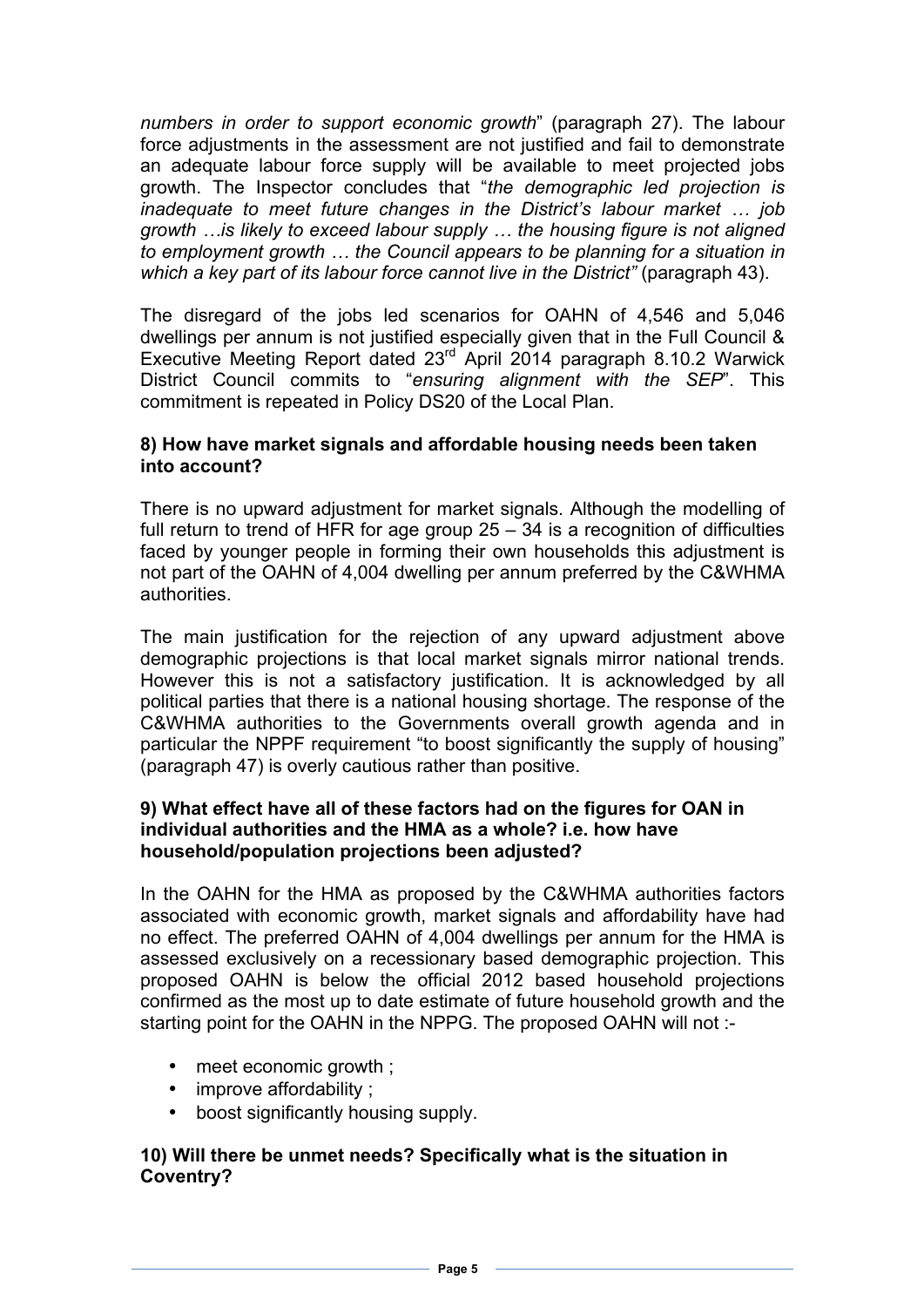There is a risk of unmet housing needs arising unless the C&WHMA authorities confirm :-

- the distribution of full OAHN across the HMA (our emphasis);
- the distribution of OAHN to each individual authority can be met within its own administrative boundaries.

At present an estimate of potential unmet needs arising from within the C&WHMA includes :-

- an undistributed OAHN of 234 dwellings per annum equivalent to 4,680 dwellings between 2011 – 2031 based on the preferred OAHN of 4,004 dwellings per annum ;
- the latest consultation (ended  $31<sup>st</sup>$  October 2014) suggested that Coventry city had a capacity on brownfield sites for only 16,500 dwellings against 23,600 dwellings as its apportioned distribution of OAHN (1,180 dwellings per annum x 20 years) meaning a potential unmet need of 7,100 ;
- Rugby Core Strategy (adopted in 2011) includes a housing provision of only 540 dwellings per annum between 2006 – 2026 compared to 660 dwellings per annum as its share of distributed OAHN representing a difference of 120 dwellings per annum and a potential accumulated unmet need of 480 dwellings since 2011 ;
- 56 dwellings per annum difference between Nuneaton & Bedworth Preferred Options consultation (439 dwellings per annum) and its apportioned distribution of 495 dwellings per annum.

There is also a potential unmet need of circa 38,000 dwellings arising from Birmingham beyond the C&WHMA together with uncertainties arising from a recently adopted plan in Solihull which is not based on an OAHN.

### **11) Will these needs be met elsewhere in the HMA? Is this clear?**

At this time it is unknown where these potential unmet needs arising from within and beyond the HMA will be met. Paragraphs 1.22 – 1.24 of the Warwick Local Plan confirms state "*each of the authorities within the sub region is at a different stage in preparing their local plan or core strategy. The capacity of the other districts to deliver their housing requirement in full is therefore not known. In this context, the potential remains that one or more of these authorities will not be able to meet their housing requirement within their boundaries".*

#### **12) What is the approach of the authorities in the HMA to addressing this issue? What additional work needs to be undertaken and over what timescale?**

The C&WHMA authorities approach is set out in paragraphs 1.22 – 1.24 and Policy DS20 of the Warwick Local Plan which state that :-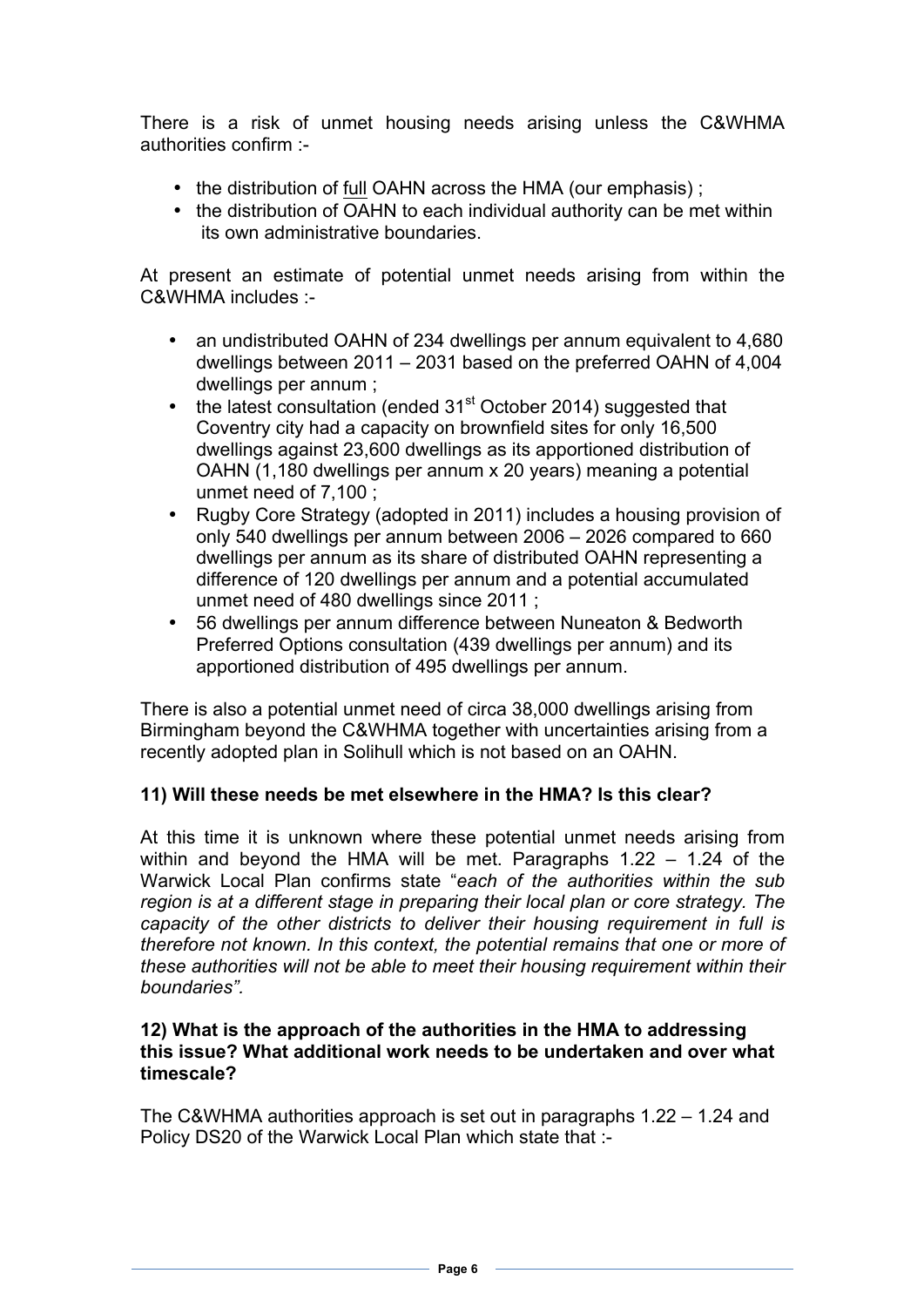- *"Warwick District Council has therefore been working closely with the other authorities in Coventry and Warwickshire to agree a robust process to address this issue should it arise. This process has been agreed by the Coventry and Warwickshire Joint Committee. It involves three broad stages (1) ensuring a robust and up to date joint evidence base, (2) agreeing a sub-regional strategy for meeting any shortfall in housing provision and (3) reviewing Local Plans where necessary. If required, the Council is committed to an early review of its Local Plan to address any shortfall in the sub region's housing provision. The Council and along with the other Councils in the Coventry and Warwickshire sub-region have also cooperated with Councils in neighbouring housing market areas, particularly the Birmingham area. Whilst it is not anticipated that Warwick District Council will be approached directly to accommodate any housing shortfall from the Greater Birmingham area, there is a possibility that other Councils within the Coventry and Warwickshire sub-region will be. This could have knock on effects for the District. It has therefore been agreed, that any housing shortfall arising from within the Greater Birmingham area will also be addressed using the approach described above".*
- Policy DS20 Accommodating Housing Need Arising from Outside the District **-** "*the existence of unmet housing need arising outside the District will not render this Plan out of date. However, the Plan will be reviewed if evidence demonstrates that significant housing needs arising outside the District should be met within the District and cannot be adequately addressed without a review … The six LPAs within the Coventry and Warwickshire HMA have agreed to cooperate together to ensure the HMA's housing need of 3,750-3,800 dwellings per annum is met in full. It is recognised that this is important in supporting the growth ambitions of Coventry and Warwickshire as set out in the Strategic Economic Plan as well as ensuring local plans and core strategies within the sub-region comply with national policy and guidance ... A further issue that may need to be addressed through this process is the potential for a shortfall in housing land arising from outside the Coventry and Warwickshire HMA, in particular from the Greater Birmingham area. In the event that such a shortfall may need to be partially addressed within the Coventry and Warwickshire HMA, the six local planning authorities have agreed to work together using the process described above".*

Already based on the Council's own evidence the figures are no longer representative of the OAHN for the HMA. Therefore further additional work is required including :-

- C&WHMA authorities to agree full OAHN for the HMA ;
- C&WHMA authorities to agree an appropriate distribution of housing across the HMA to meet OAHN in full together with confirmation that individual authorities can meet their respective apportionment of OAHN within their own administrative boundaries. If necessary accelerating forward commencement and completion of work on the Joint Core Strategy for the sub-region setting out OAHN for the C&WHMA and distribution thereof (currently proposed to start no later than 2017 and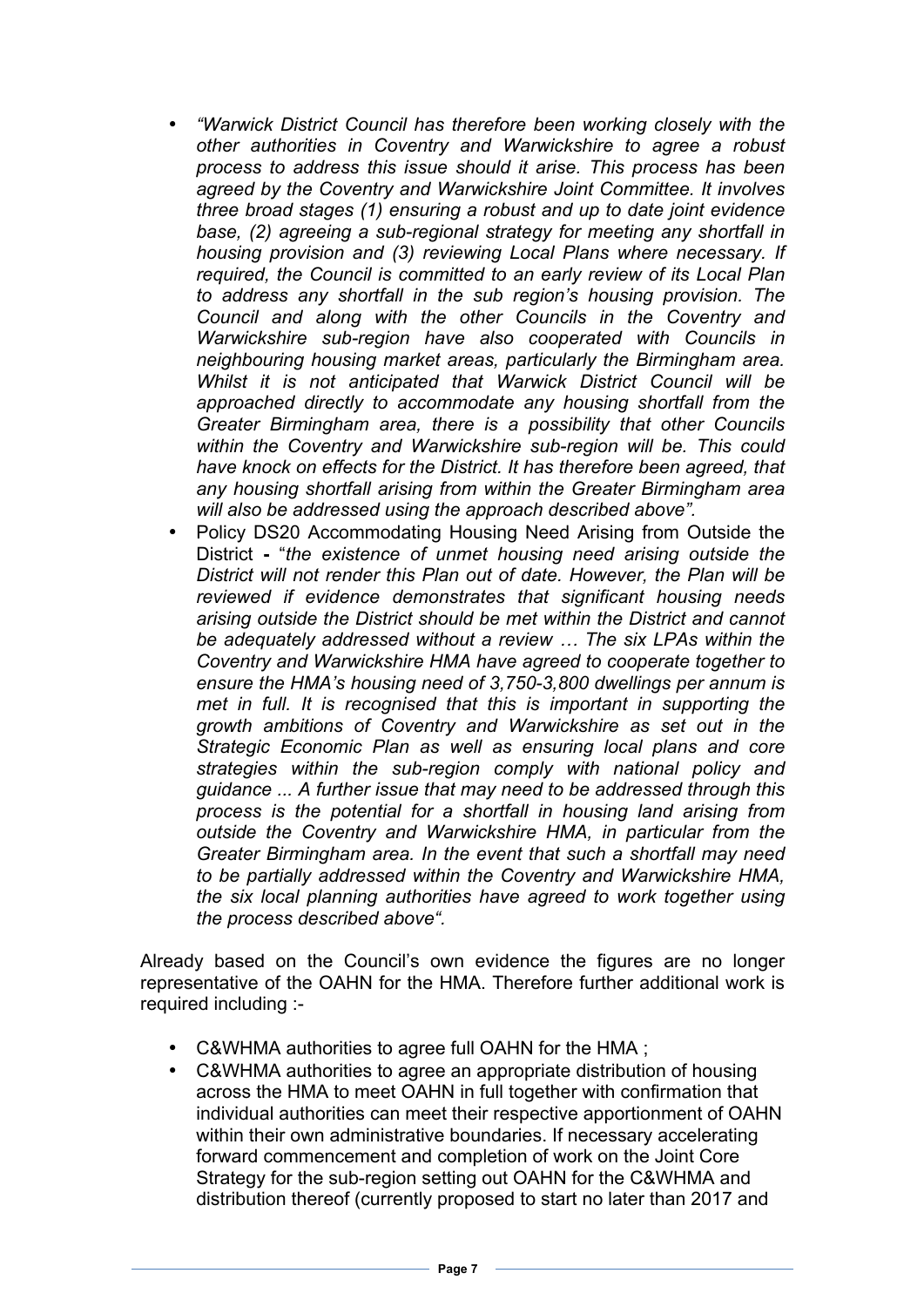finish in 2020). The start, end and review dates of plans within the C&WHMA should also be aligned ;

• Further consideration to incorporate the BDP Examination Inspector's Interim Conclusions concerning Birmingham's unmet needs and the Stratford upon Avon Inspector's Interim Conclusions on the C&WHMA OAHN and the Reserved Sites Policy proposed by the Stratford upon Avon District Council which would facilitate meeting Birmingham's unmet housing needs even earlier than via a review process. (see HBF Hearing Statement on Matter 1).

### **13) Is the approach of the Local Plan to this issue (in particular Policy DS20) appropriate? What are the implications of this approach in terms of soundness?**

The approach is not appropriate the implications of this approach mean the Warwick Local Plan is not sound. The plan is not compliant with national policy (the NPPF) in particular, it fails to comply with the following paragraphs of the NPPF :-

- 47 to boosting significantly the supply of housing and ensuring that the Local Plan meets the full objectively assessed needs for market and affordable housing in the housing market area, consistent with other policies ;
- 158 & 159 to have an adequate, up-to-date and relevant evidence base, including a SHMA that assesses the full housing needs of the area.

Therefore the plan cannot be considered to be positively prepared, justified nor effective.

## **14) What is the specific basis for the figure for OAN in Warwick District? Is it justified and appropriate?**

| <b>SOURCE</b>                                        | <b>WARWICK</b> | C&WHHMA     |
|------------------------------------------------------|----------------|-------------|
|                                                      | <b>OAHN</b>    | <b>OAHN</b> |
| <b>2013 SHMA</b>                                     | 718            | 3,753       |
| Apportioned distribution of OAHN agreed in March     | 720            | 3,770       |
| 2014                                                 |                |             |
| 2014 up-date SHMA Addendum (household                | 606            | 4,004       |
| formation rates (HFR) part return to trend for all   |                |             |
| age groups)                                          |                |             |
| 2014 up-date SHMA Addendum (HFR full return to       | <b>Not</b>     | 4,373       |
| trend for $25 - 34$ age group & part return to trend | specified      |             |
| for all other age groups)                            |                |             |
| 2014 up-date SHMA Addendum jobs led scenario         | 825            | 4,546       |
| using Cambridge Economics (CE) forecast (HFR         |                |             |
| part return to trend for all age groups)             |                |             |
| 2014 up-date SHMA Addendum jobs led scenario         | 933            | 5,046       |

The OAHN for Warwick is set out below :-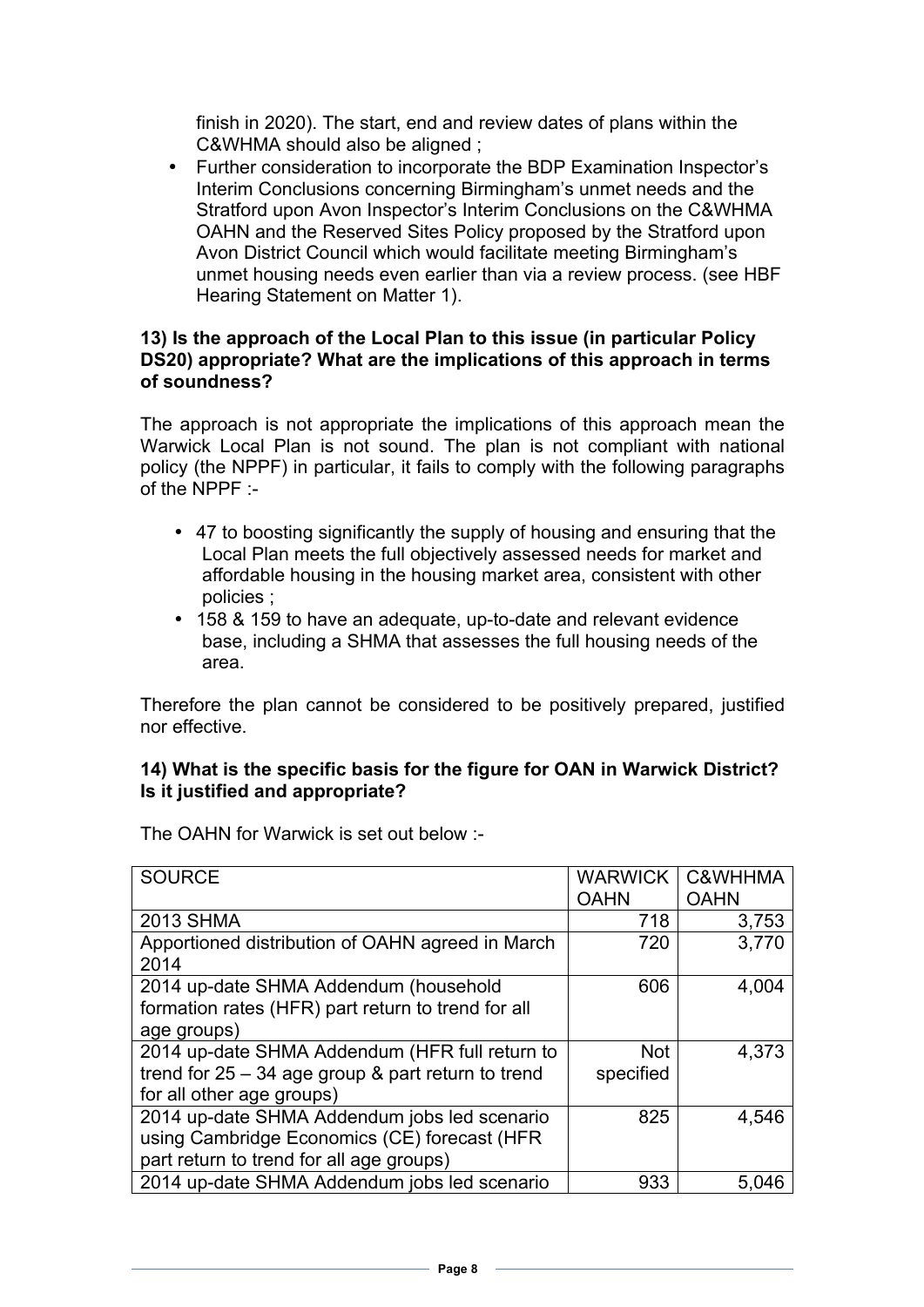| using CE (HFR full return to trend for $25 - 34$ age<br>group & part return to trend for all other age<br>groups)                                                                |     |       |
|----------------------------------------------------------------------------------------------------------------------------------------------------------------------------------|-----|-------|
| 2014 up-date SHMA Addendum jobs led scenario<br>using Experian forecast (HFR part return to trend<br>for all age groups)                                                         | 604 | 3,646 |
| 2014 up-date SHMA Addendum jobs led scenario<br>using Experian forecast (HFR full return to trend<br>for $25 - 34$ age group & part return to trend for all<br>other age groups) | 653 | 3,950 |
| 2012 household projections converted into<br>dwellings                                                                                                                           | 592 | 4,100 |

The criticisms for the calculation of OAHN across the HMA as a whole equally apply to the specific figures illustrated above for Warwick as an individual authority.

### **15) Is the level of housing planned in the Local Plan sufficient to meet OAN in the District? And in the HMA?**

The housing requirement set out in Policy DS6 of the submitted plan is 12,860 dwellings (714 dwellings per annum) between 2011 – 2029. This is not sufficient to meet the OAHN distributed to Warwick of 720 dwellings per annum (equivalent to 12,960 dwellings).

Neither is this housing requirement sufficient to meet OAHN of 4,004 dwellings per annum in the HMA as the C&WHMA authorities have failed to distribute the totality of this OAHN across the HMA. There are also concerns that Coventry city will not be able to accommodate the amount of OAHN allotted to the city. As part of the Greater Birmingham HMA North Warwickshire and / or Stratford upon Avon may have to assist with the accommodation of circa 38,000 dwellings of unmet need from Birmingham.

The choice of 4,004 dwellings per annum for the HMA is a recessionary based demographic projection which is below the official 2012 household projections. This propose OAHN will not meet the economic growth planned by the Coventry & Warwickshire LEP nor address affordability issues in expensive parts of the HMA such as Stratford upon Avon and Warwick.

### **16) What would be the implications for population change, migration and employment growth?**

The implication of further population change, migration and employment growth would increase OAHN.

## **17) Is the level of housing planned appropriate? Should it be increased or decreased? If so to what level and on what basis?**

The level of housing planned is not appropriate. The level of housing planned should be increased to provide for a sufficient workforce and to address affordability issues. The OAHN should be :-